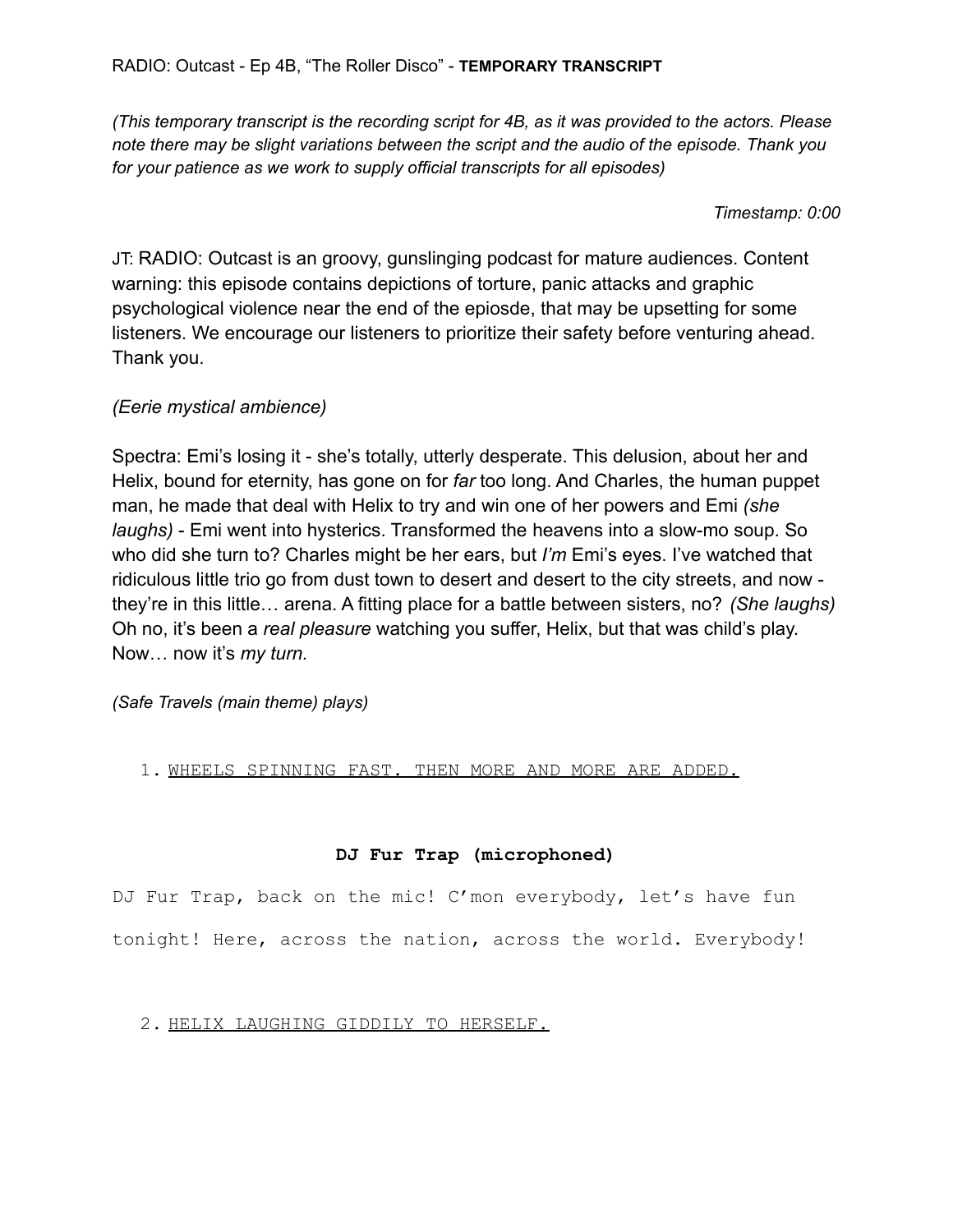## **Helix (narration)**

I put my arms up in the air and spun round, and round, and round to the music. I haven't felt as free as I did today since I hung out on the mortal plane in the 70s.

I taught a couple humans how to make a train with me. We linked arms together and took a spin around the rink -- with me on the end. It didn't matter that we all smelled bad or that we were all strangers, it was just irrevocable spirit-relieving fun! I was having fun, Mom. Like--can you just fucking think of the last time you had fun with the rest of the pantheon? If that's ever even happened?

Whatever. It's not like you're listening to my prayers anyways.

## 3. CODA HAPPY TWEET-TWEET.

#### **Helix**

Jesse!

## **Helix (narration)**

Jesse came back from the stables, with a little kid beside him. I fell out of the train and skated toward them. I gave two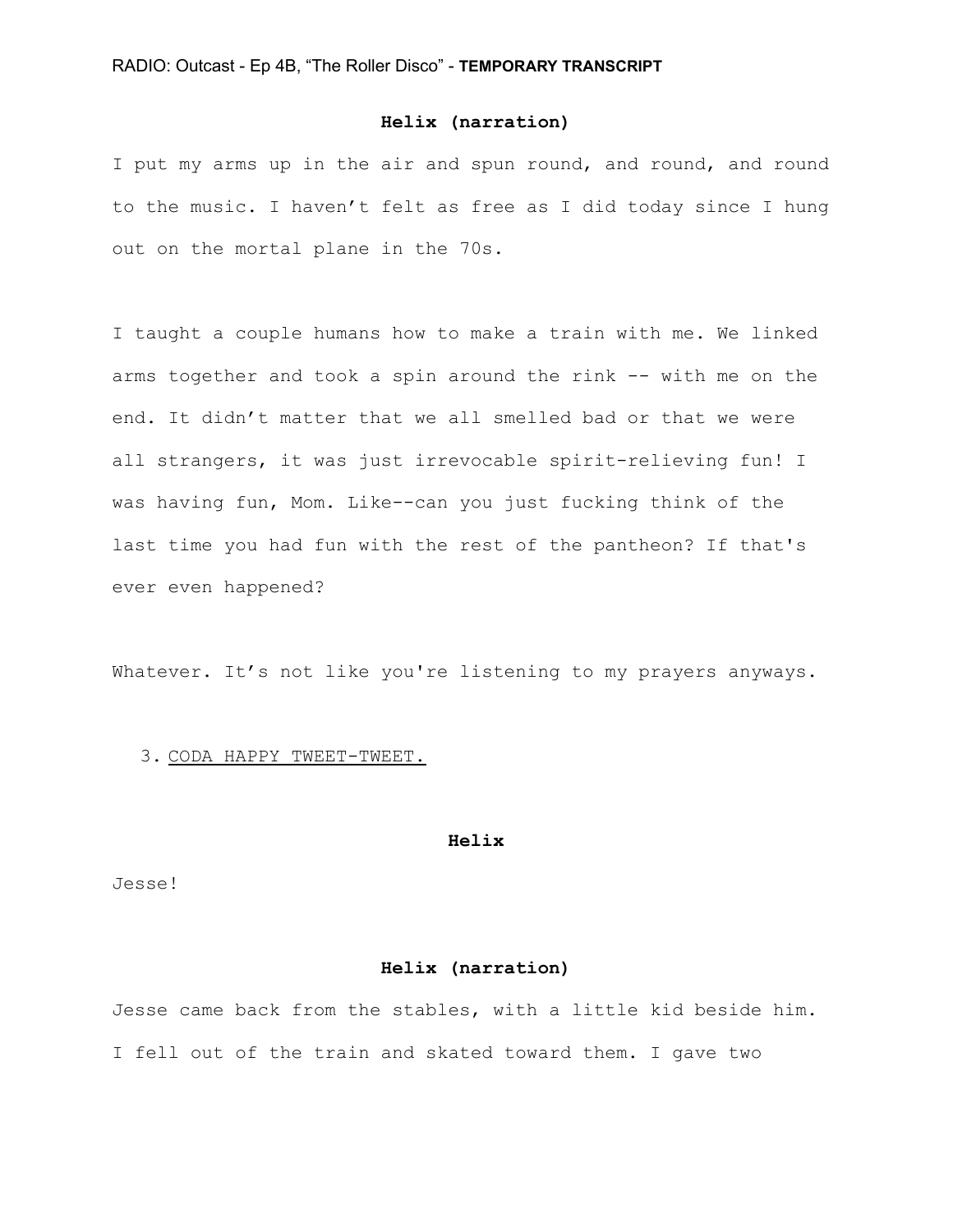thumbs up, did a festive little twirl, and Jesse just pointed toward the arcade area where he'd be.

*(Scene Transition)*

#### 4. ARCADE MACHINE NOISES.

#### **Jesse (narration)**

When I wasn't escortin' a god, I was escortin' a kid. Barefoot was havin' a good time. Never seen anyone dance quite like her before — swinging her legs around and moving like a worm — but it didn't seem to bother no one. In fact, 'stead everyone around her was joinin' in and tried copyin' some of what she did. Swear I saw Helix lift one leg up in the air and somersault without fallin' over. Osgood was about as talented as she was. He sure looked funny in his three-piece suit spinnin' around in circles and dancin' with his arms out like a pair of wings. But even I can admit the man's good.

#### **Kid**

Over here, this way!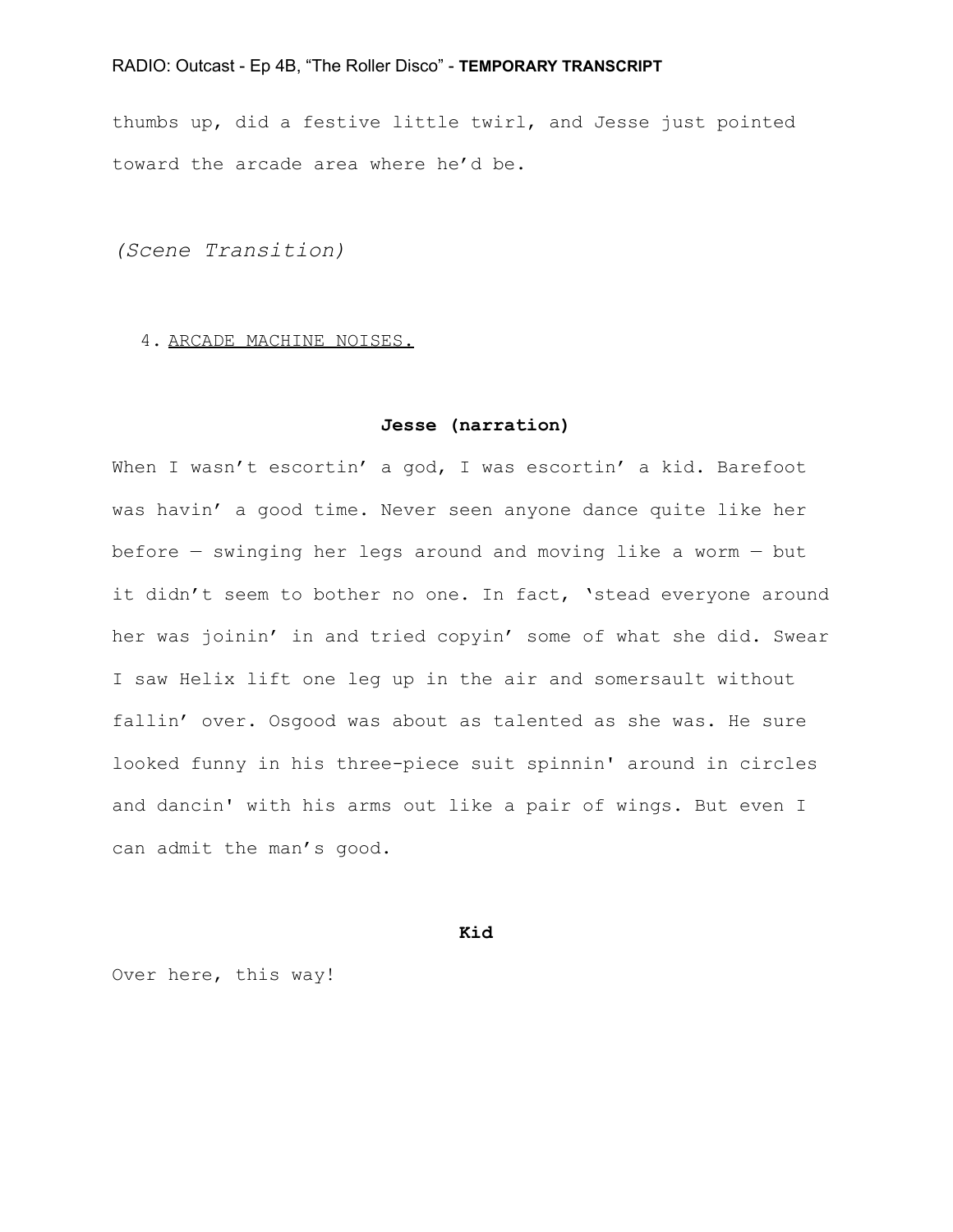# **Jesse (narration)**

The boy dragged me to some indoor carnival. [At] Least that's what it looked like. Bunch of futuristic machines poppin' with noises and colors. Kids runnin' around droppin' coins on the ground.

#### **Jesse**

**Kid**

**Jesse**

Any sign of your parents, kid?

## Mmmm, maybe.

Got a name?

#### **Kid**

Yup.

#### **Jesse**

Wanna tell me what it is?

# **Kid**

No. I--I don't know you, mister.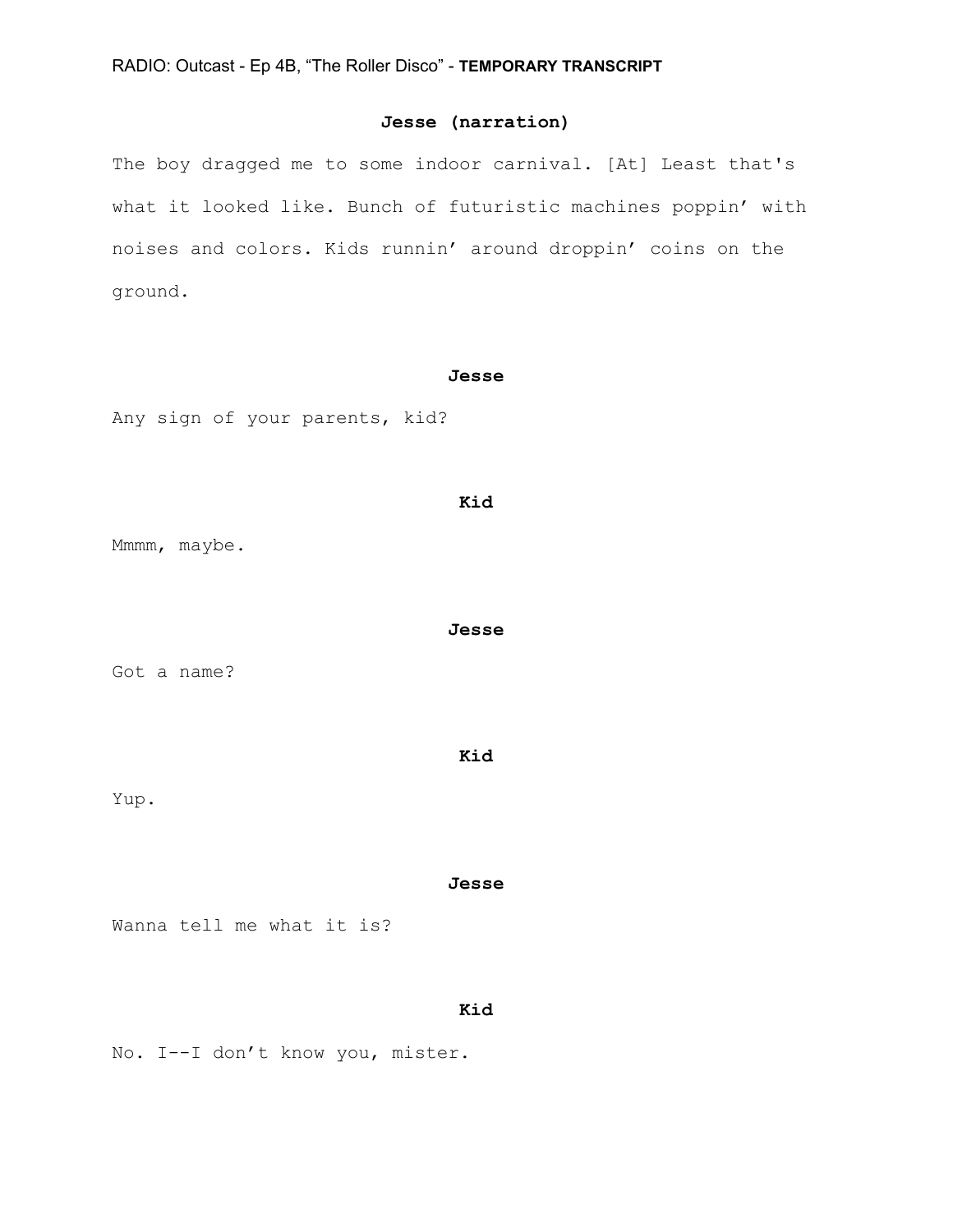#### **Jesse**

Yeah, that's fair. Name's Jesse? What's yours?

## **Kid**

This one!

#### **Jesse**

Huh?

## **Jesse (narration)**

Stopped walkin' at one of the carnival games. The man workin' the booth smiled at 'im, and waved. A row of flimsy-looking rifles sat on the booth counter. Looked like they were bolted down with some metal.

## **Jesse**

You his pa?

## **Jesse (narration)**

The man chuckled and shook his head. The kid stood at the edge of the booth, pressed his hands against the counter and started kickin' his heels under the oversized coat.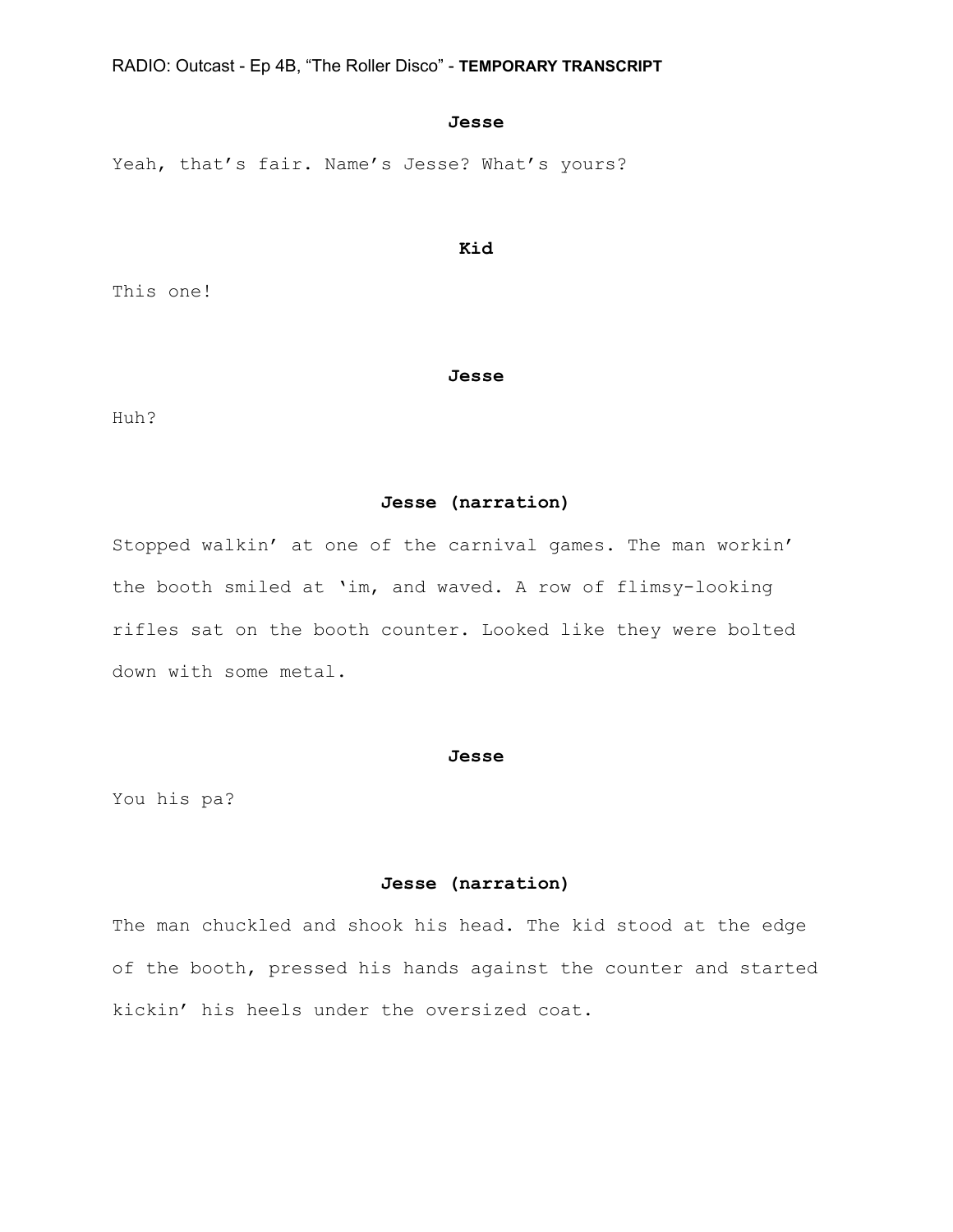## **Kid**

Let's play this one! I'm gonna shoot all of those bottles down.

#### **Jesse**

What? Kid, I got better things to do. We're lookin' for your folks not shootin' practice. C'mon.

#### **Jesse (narration)**

Started walkin' off but the kid didn't follow. He hadn't even looked over at me. Kid was standin' at the booth liftin' one the rifles to his chin.

#### **Jesse**

Let's go!

#### **Jesse (narration)**

Just kept ignorin' me. I stomped back to 'im and lifted the rifle from his hand.

#### **Jesse**

One game. That's it. Then parents. Alright?

## **Kid**

Teach me how to shoot straight!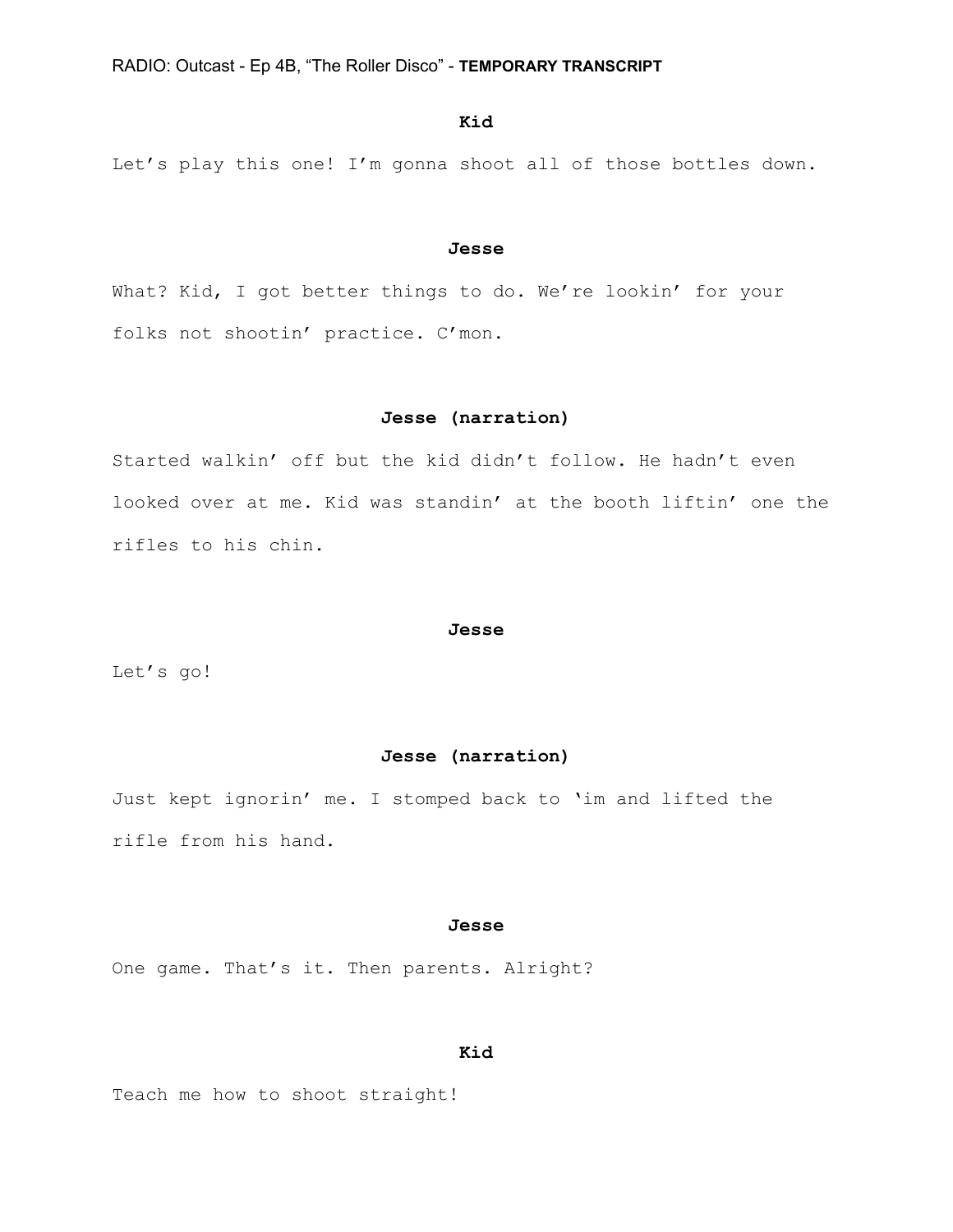## **Jesse (narration)**

So I did. Spent a whole dollar on the kid. Wasn't half bad. But then he wanted me to play too and I got a tad carried away.

# 5. THE CONSECUTIVE SOUND OF CORKS POPPING FOLLOWED BY THE RING OF TIN BEING HIT OVER AND OVER.

#### **Kid**

Whoa! You got that one with your eyes closed. Do it again!

# 6. AGAIN, THE CONSECUTIVE SOUND OF CORKS POPPING FOLLOWED BY THE RING OF TIN BEING HIT OVER AND OVER.

### **Jesse (narration)**

Folks gathered round us as I hit target after target. Askin' for trick shots from the crowd like I was Buffalo Bill or somethin'.

**Kid**

Show me! Show me!

#### **Jesse**

Alright, hold it this way.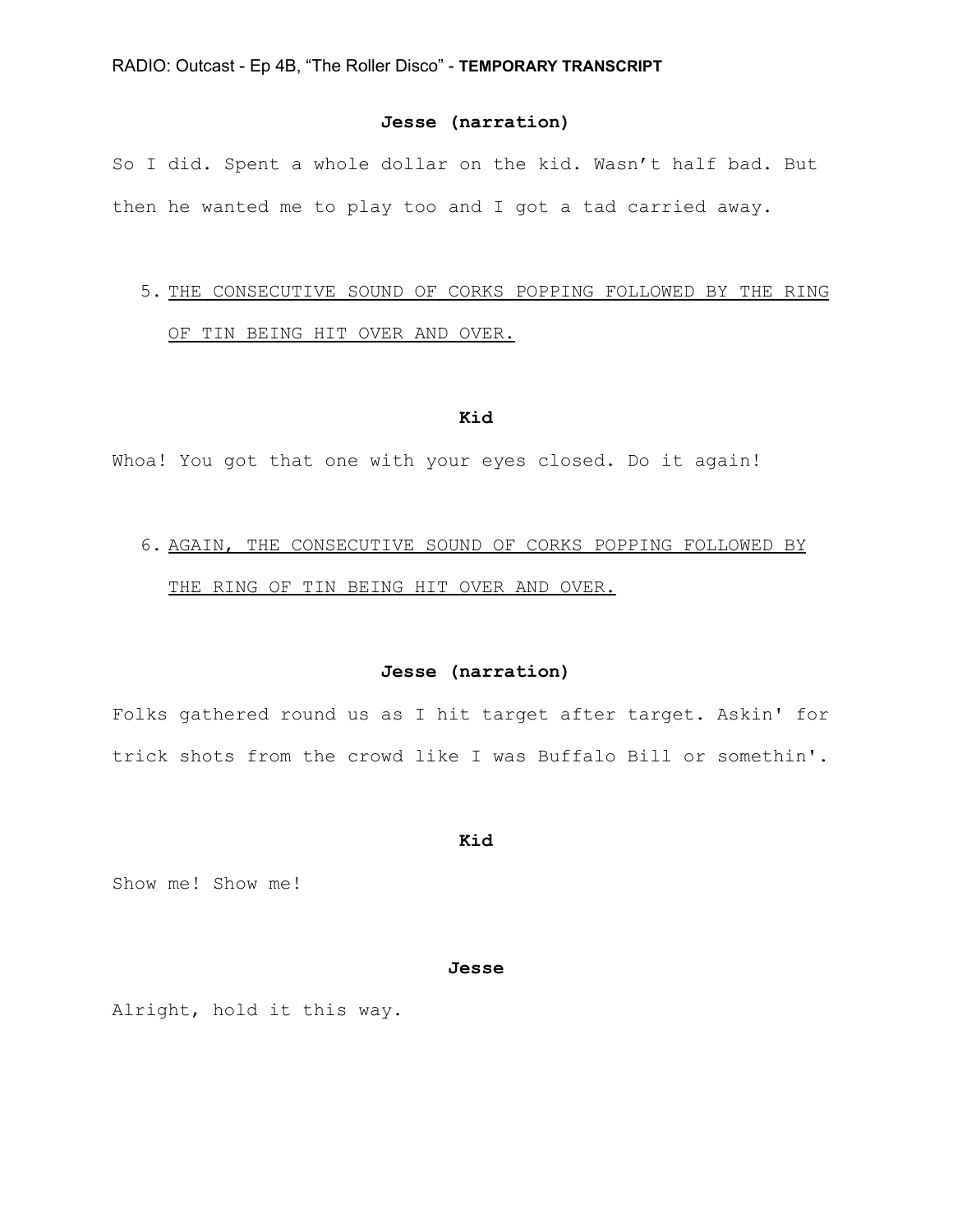## **Kid**

You did it different.

#### **Jesse**

That's cause I'm a southpaw. See I use my left hand for most things? That means I'm a southpaw. But you ain't like me. So hold it like this. Right, now, let's fix how you're standin'.

#### **Kid**

I'm gonna call you Southpaw!

#### **Jesse**

I guess that's alright.

# **Jesse (narration)**

We spent a while at that booth. Anytime I shot somethin' with my eyes closed the crowd started chantin' *southpaw, southpaw.* Kept asking for more and more trick shots. Until finally, the kid's Pa called him over.

# 7. BASS THUMPING, AND THEN SCRATCHING.

# **DJ Fur Trap (microphoned)**

Alright folks, is everyone ready for tonight's competition?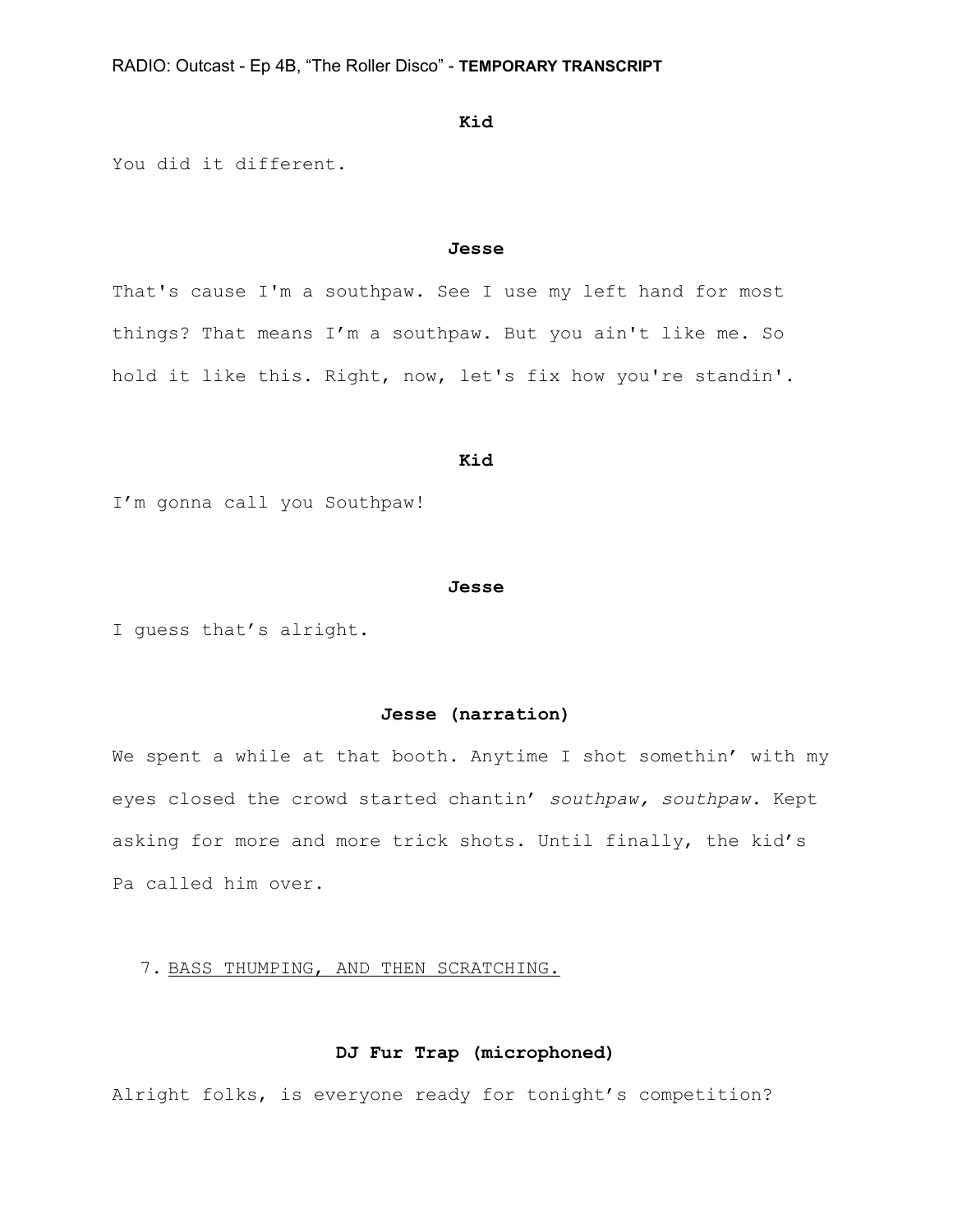# 8. CHEERS.

# **DJ Fur Trap (microphoned)**

Alright! My boy is gonna hand out tonight's prize. Where you hidin' Lil' Fur Trap?

# 9. MORE CHEERS.

## **Jesse (narration)**

The kid grabbed my hand and started runnin' around the floor where all the folks were skatin'. We went to a long table where a burly man sat covered head to toe in furs. It was the loud man who'd spent all day shoutin' nonsense to keep folks entertained.

## **DJ Fur Trap**

*(To Kid, voice a lot more gentle)* There you are, bud. *(To Jesse)* Hey man, thanks for watchin' him for me. You competing or watching?

## **Jesse**

Uhhhh, watchin' I guess.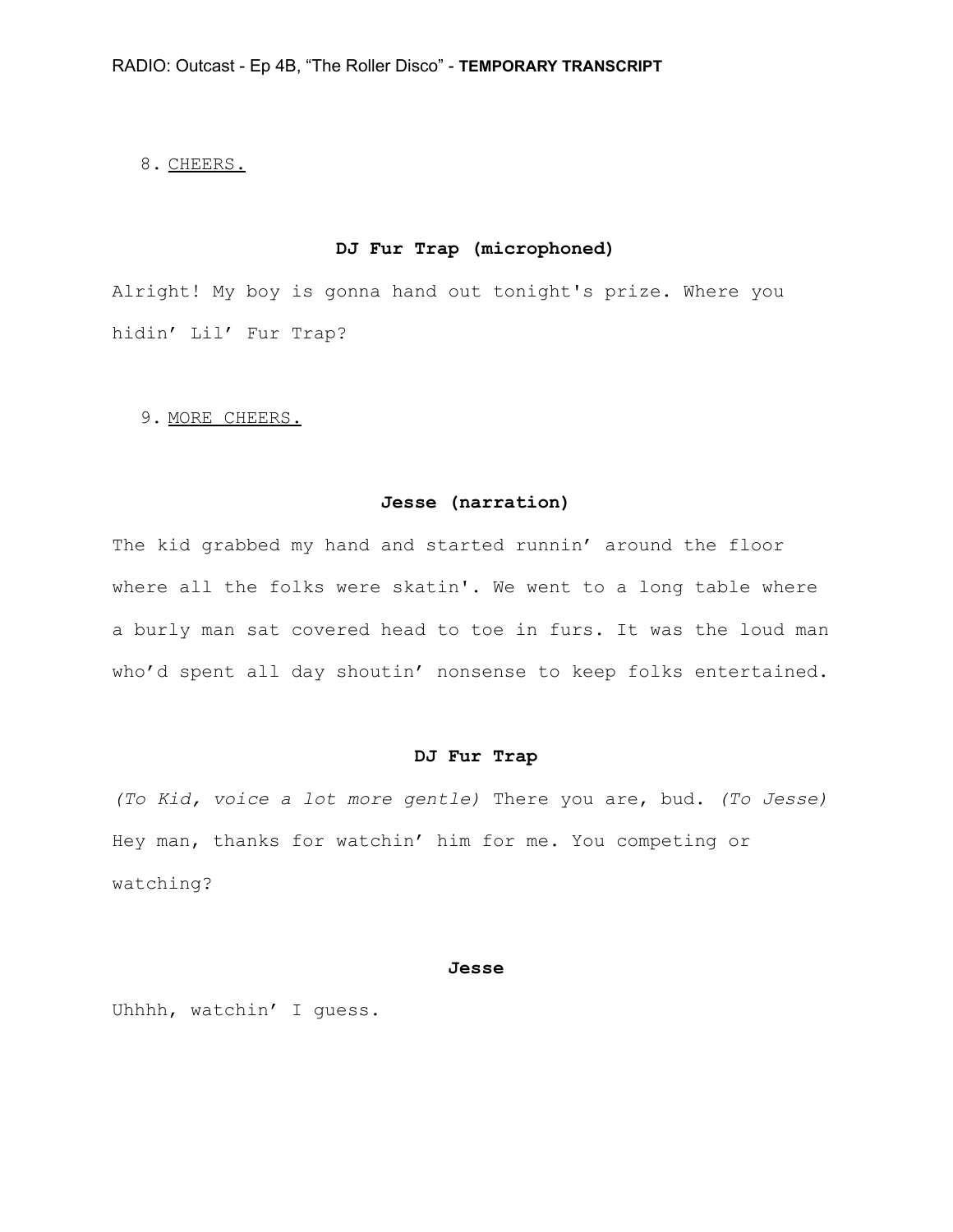# **DJ Fur Trap (microphoned)**

*(To Jesse)* Cool man. Hang tight, a moment. *(To the crowd)* Here he is folks, Rink on the Moon's favorite lil' model.

## 10. MORE CHEERS.

## 11. KID LAUGHING HYSTERICALLY.

### **Jesse (narration)**

He lifted his kid up in the air for everyone to see. The boy's sleeves fell down to his elbows as he shook his fists triumphantly in the air. And then, the competition began.

*(Scene Transition)*

# 12. SKATE SOUNDS.

## **Helix (narration)**

Holy fuck, Mom, the whole thing was killer! Everyone had so much fun. There was a nice young couple who did a few turns on the rink, then crossed their arms and linked their hands, and did a few synchronized kicks along with the music, before spinning together in something like a waltz. Then, a woman in men's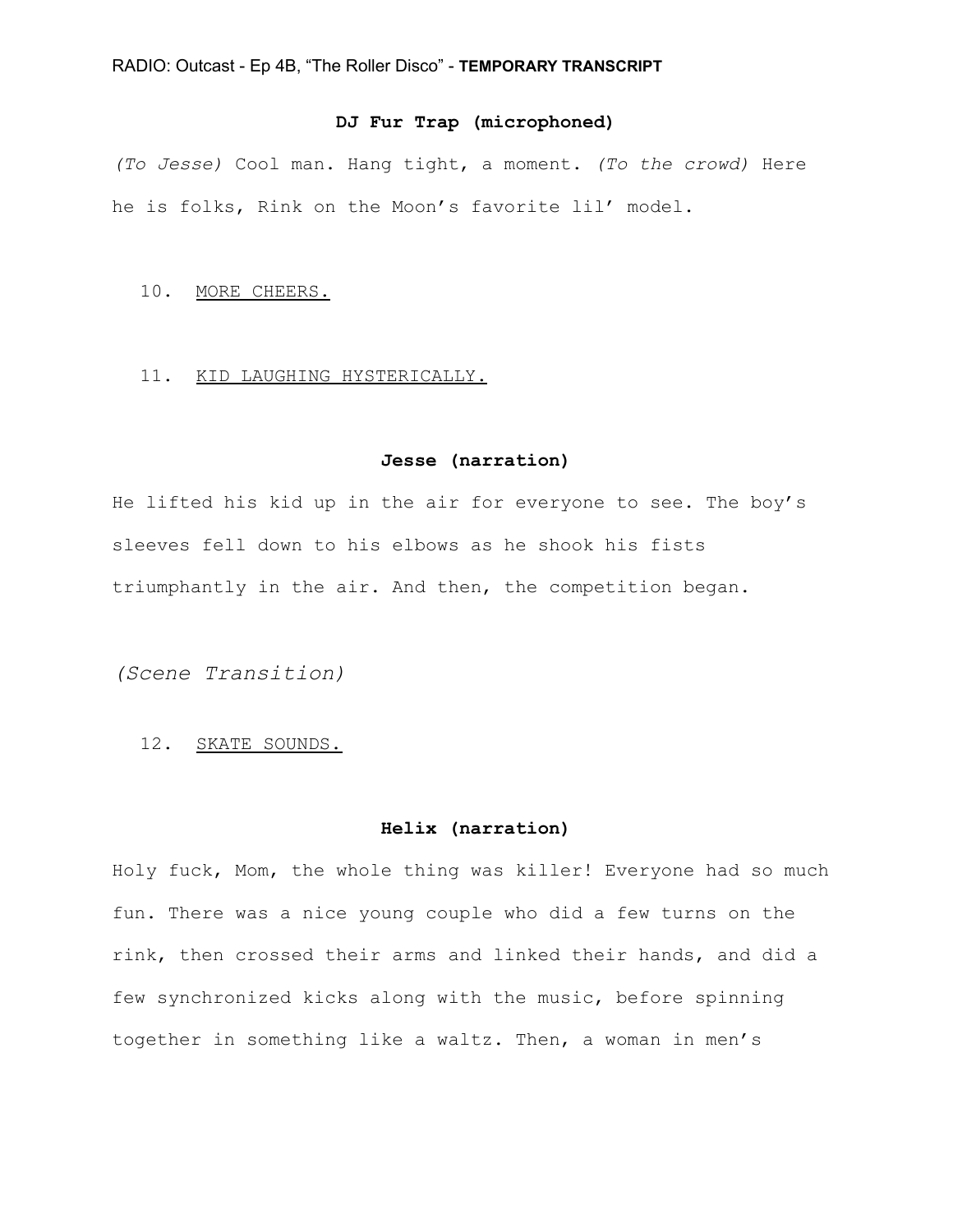clothing hit the crowd with a sassy two-step. After a few others, it was finally my turn.

# 13. MUSIC; "Limelight" by Gemyni

# **Helix (narration)**

I started with a bit of backwards walking, some cross steps, a couple spins on a single skate, and then I hit them with everything else.

## 14. MUSIC CONTINUES UNTIL END OF SONG

#### 15. APPLAUSE.

I ended in the splits with the backs of my hands over my eyes. For a moment, while all I could see was my skin glowing red from the lights above, I just listened to them. Their applause. Their recognition. Their approval.

## *16. APPLAUSE ENDS.*

# *17. A BEAT.*

# **Helix (narration)**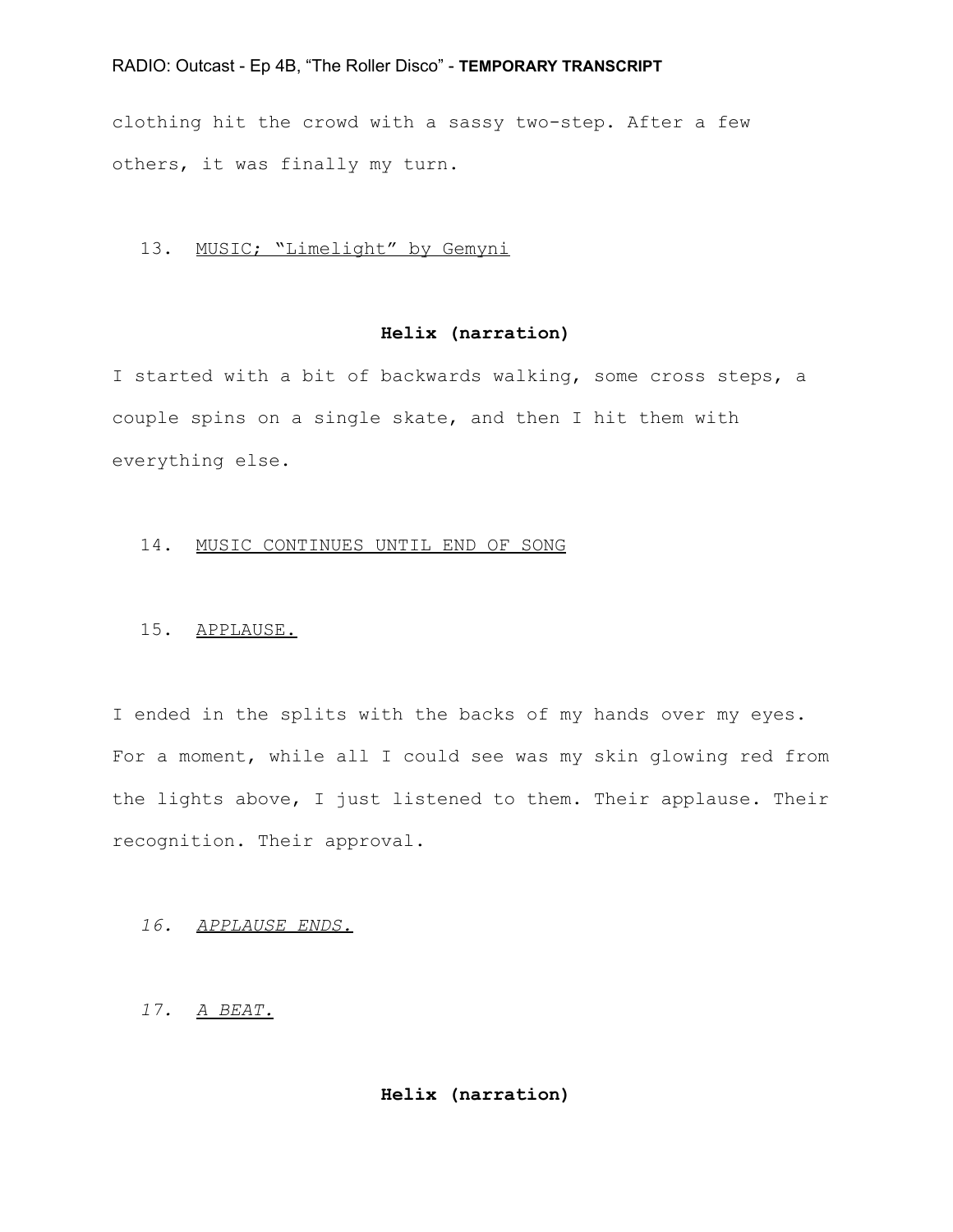Then it was Charles's turn.

# 18. MUSIC; "Familiar Long Hours" by Peachface

I passed him to join the rest of the crowd behind the rink wall. Charles nodded at me then he glided toward the center of the arena. The rink quickly flooded with smoke. I couldn't tell you a damn thing about where the fog came from. Seems like it lifted from the floor, honestly. Then the lights turned off. A single spotlight illuminated him.

Charles lifted one hand into the light. Where did he find gloves? Well, he suddenly had them. It had rhinestones on the palms. He flashed his hands out and spun in figure-eights. Charles combed through the fog, drawing lines of air with his fingers, and then he disappeared. Into the clouds. When the beat dropped, he emerged six feet off the ground, out from the fog and landing perfectly on one foot. The crowd was just totally losing it. I mean, shit, I was losing it. Where did he get all those moves? He was good before but THIS, this was fucking amazing. Charles closed his routine by placing the backs of his hands over his eyes, just like I did in my routine, but the rhinestones added a flair. It looked like he had stars for eyes. He soared through the clouds, faster, faster, until he literally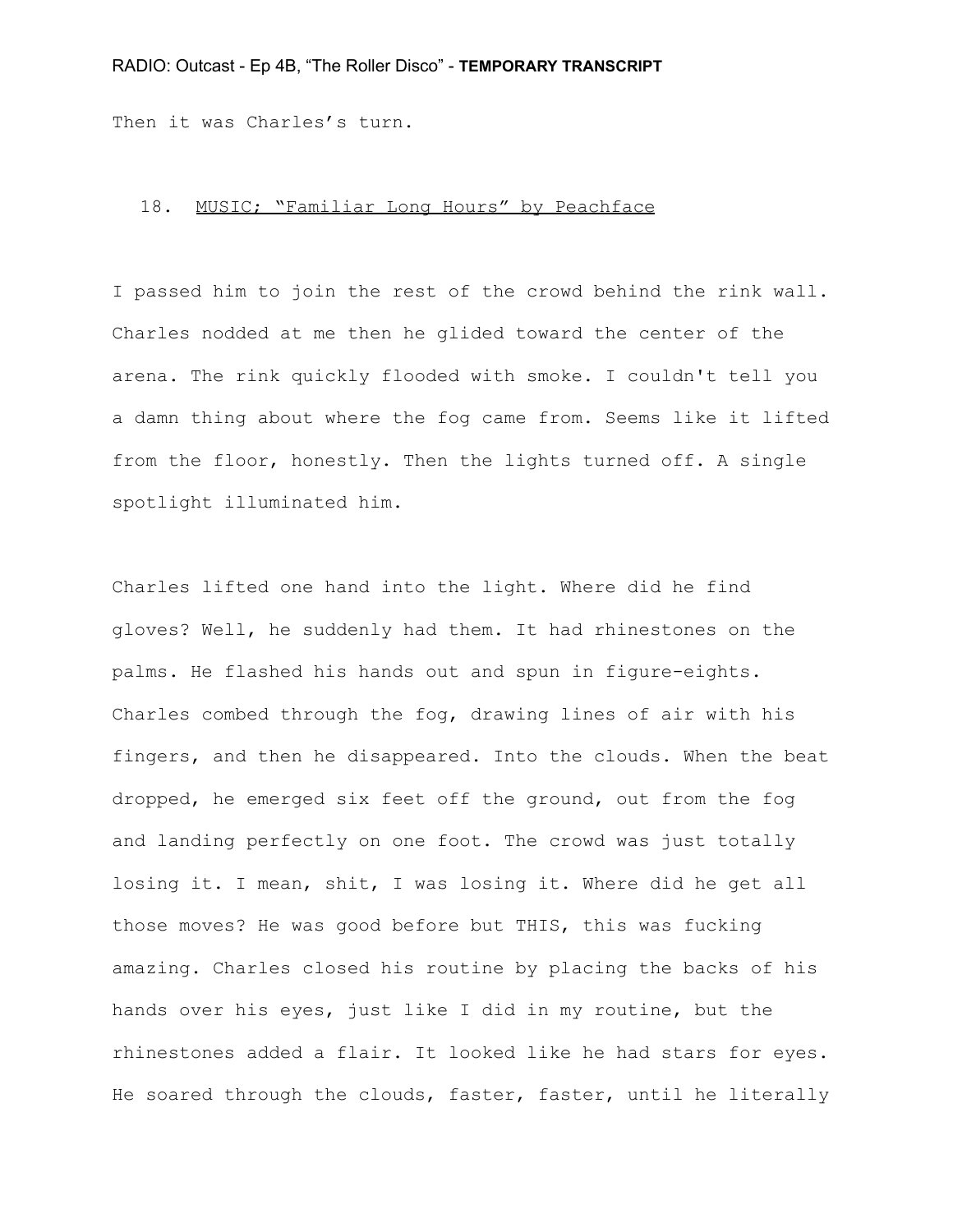became a blur of white suit and diamond eyes. It was the fastest I'd ever seen someone skate. And right as the song ended, he shot his arms backward and leapt into the air. Landing the wrong way could mean a broken neck. I've seen joints pop out on the rink floor. But no, not Charles. The spotlight followed him in the air as he landed a perfect forward-acceleration backflip. One of skating's most legendary moves. And I just — I couldn't believe it. Not the skating thing, I guess, because Charles is full of surprises, like he said. But my power? (beat) Charles won my power?

## 19. MUSIC ENDS.

## 20. WE HEAR CHARLES PANTING.

*(Scene Transition)*

## 21. INHALE ON CIGAR, EXHALE.

#### 22. CHARLES COUGHING.

## 23. RAUCOUS APPLAUSE.

**Charles (narration)**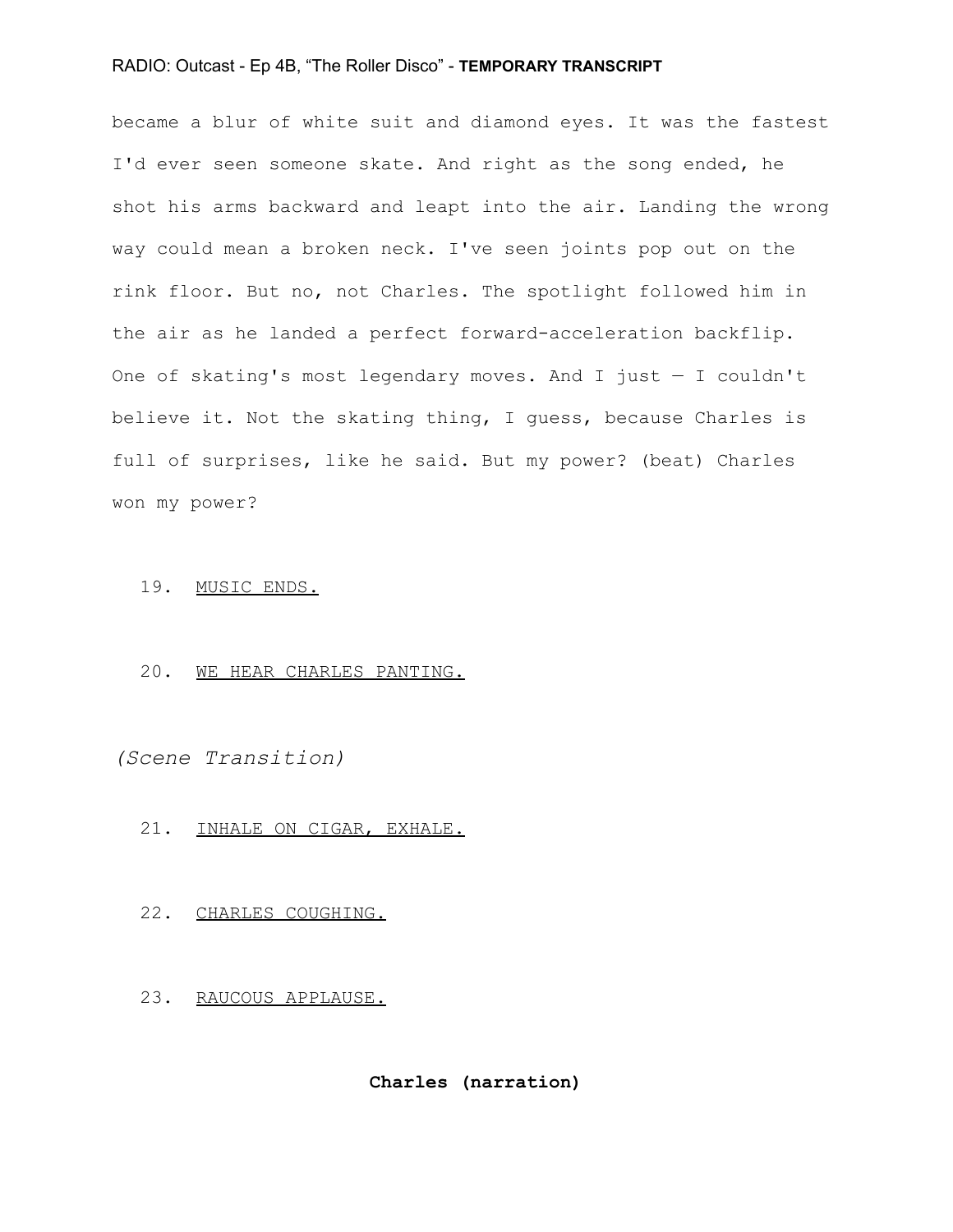Once I finished the routine, my lungs demanded to escape me.

## 24. CHARLES COUGHING VIOLENTLY.

# **Charles (narration)**

That horrible woman filled the entire room with smoke. I felt as though I'd gone through a dozen cigars while running on foot from the law. My lungs burned, my vision was just shy of gone, and what was worse, I couldn't even enjoy what was clearly a landslide victory.

#### 25. CHARLES COUGHS, COUGHS, COUGHS.

## **DJ Fur Trap (microphoned)**

It looks like we have our winner!

## **Charles (narration)**

I raised a hand in thanks to my audience and made my way to the man called DJ Fur Trap. He shook my hand, pulled the fur coat off the child dancing next to him, and handed the prize over to me.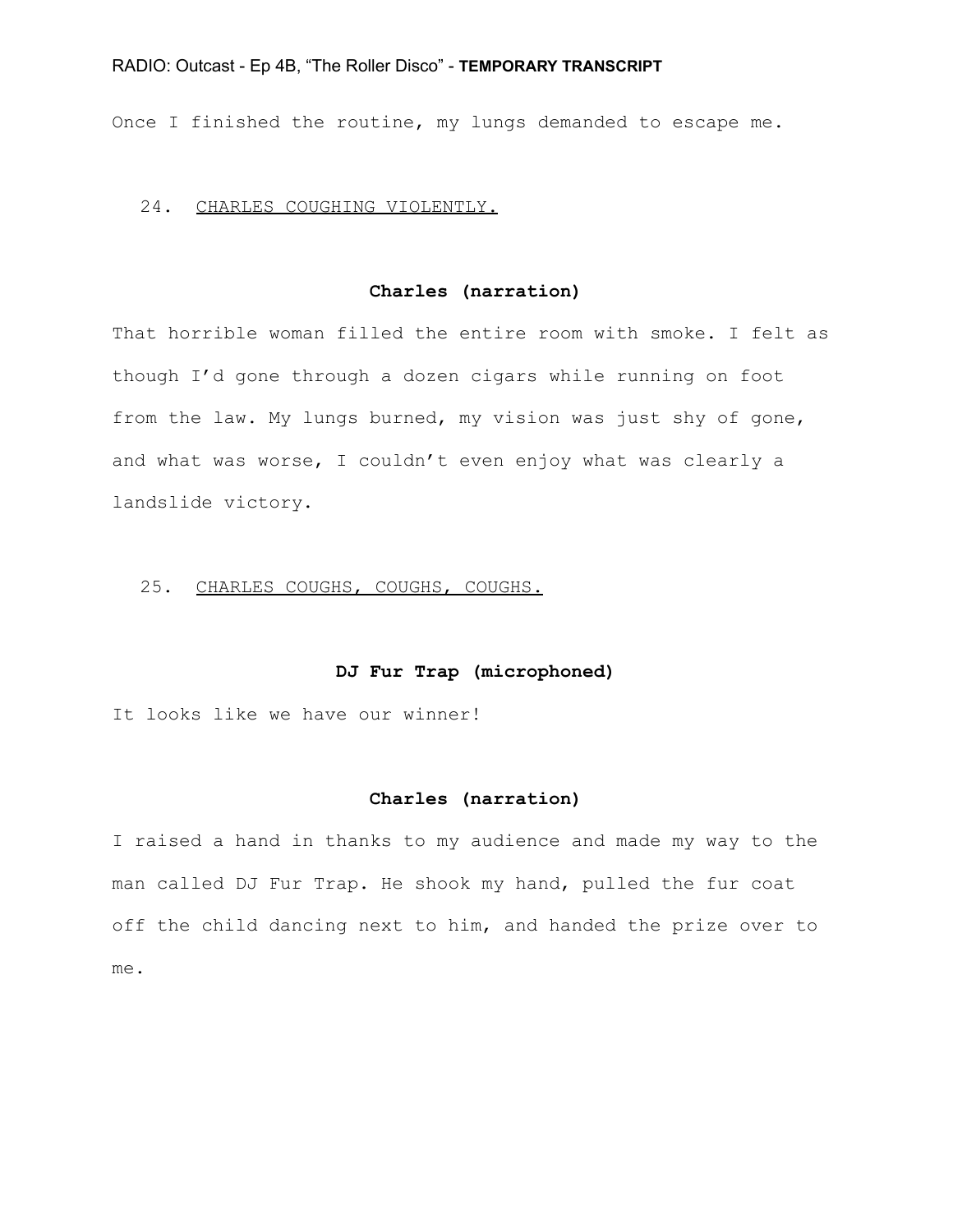## **Jesse**

I'd clean that coat before bringin' those sleeves anywhere near my face, if I was you.

26. KID SNIFFLES.

## **Charles**

Duly noted.

#### **Helix**

*(Upset)* Hey.

#### **Jesse**

Barefoot, what you did out there was something else.

## **Charles**

Simply stunning.

### **Jesse**

*(in wonder)* But *Charles* that was *really something.* I mean that thing you did where you, you know, what do you call that? And when did you change back into your suit? I swear I saw you out there in some sparkling white —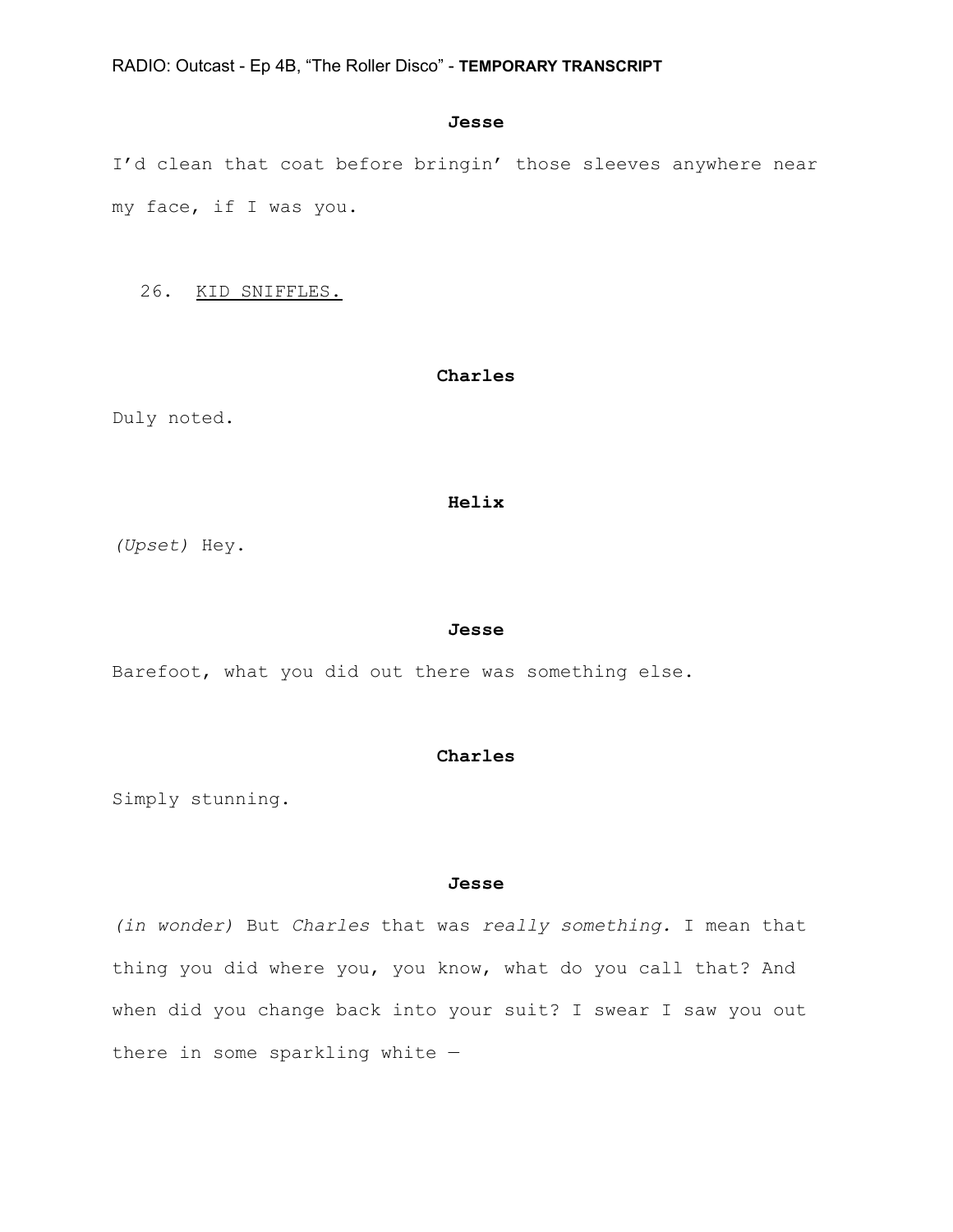## **Charles**

*(proud)* Indeed, although *backflips* are not the standard in ballet, not even in Berlin, I do have some ballroom experience. As all fashionable gentlemen ought to.

# **Helix**

Well, Charles, it looks like you beat me fair and square. You really pulled out all the stops, I didn't even think to ask the staff about using a fog machine. How'd you convince them?

*(Scene Transition)*

#### 27. RECORD SCRATCH.

# **Helix (narration)**

Charles threw the coat over his shoulder and smiled.

## **Charles**

Oh, you know. Sometimes simply asking for help is good enough.

# **Helix (narration)**

For a guy like Charles, who just loves to brag and narrate every single iota of his decision-making and how he succeeded, he sure got real quiet. Of course, I could pluck his brain for the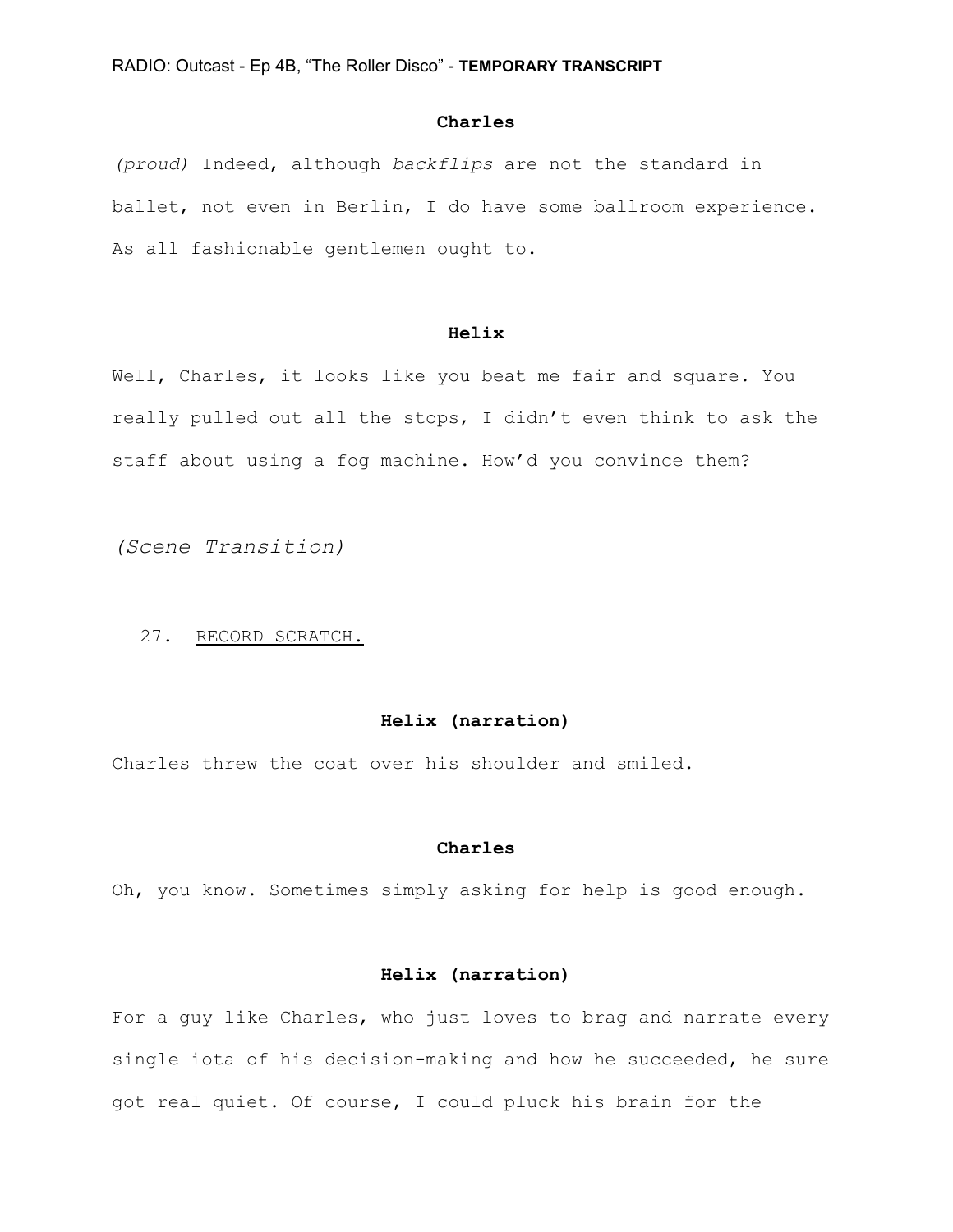truth. I could stare him down and draw out some rambling explanation. But what kind of Goddess would I be, Mom? To break my promises. To intimidate just because I lost. I'd be just like Emi, wouldn't I? (beat, sigh) No. I wouldn't do that. Maybe this is a test of my will. Or one of Emi's tests? She'd want me to squash his dreams. Kill the promise. A typical Goddess would never make a bargain like this and sacrifice such a gift. But I don't want to be typical. Besides, at the end of my sentence, or whatever Emi wants to call this, all my powers will revert back to me as soon as I enter the Heavens. Let's just hope this isn't one of the major powers.

#### **Helix**

*(She sighs)* Well, a deal's a deal. You get my power.

#### **Jesse**

I'm sorry. You're giving him what?

### **Helix**

I promised Charles if he won that he'd get this tower's power.

## **Jesse**

On purpose? Are you out of your goddamn mind?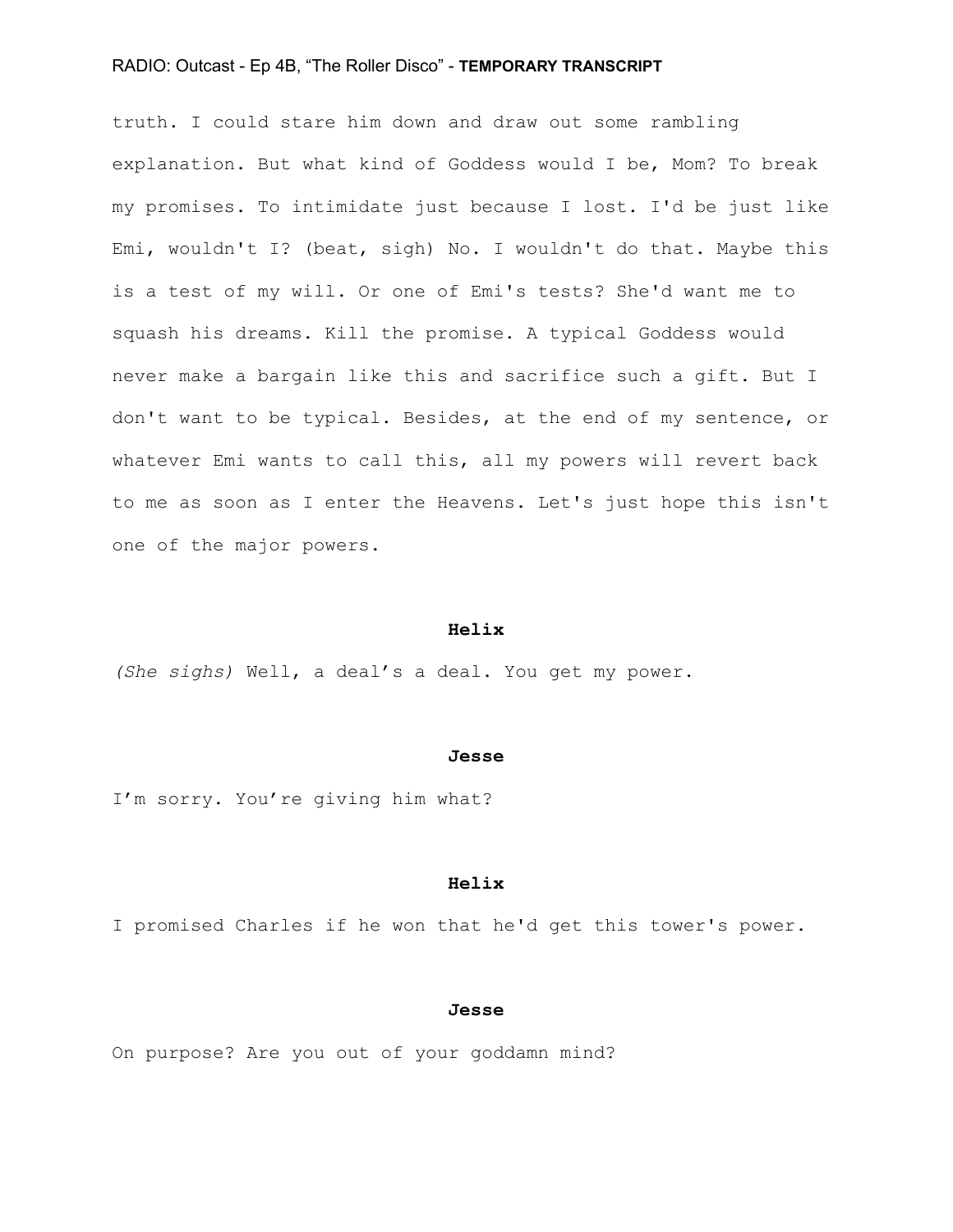## **Charles**

Interesting. As a goddess, do you think she damned her own mind?

#### **Jesse**

How'd you trick her into this, huh? Talkin' in circles like this?

## **Charles**

I did no such thing. She was the one who challenged *me*.

#### **Jesse**

Barefoot, this is one of your dumber decisions.

## **Helix**

Don't have a cow, it's fine. Right Charles? *(Decisively)* Alright. Jesse. Do you have a knife on you?

#### **Jesse**

*(unsure)* Yeah, here. You sure about this?

# **Charles**

Sorry, but, what is the knife for exactly?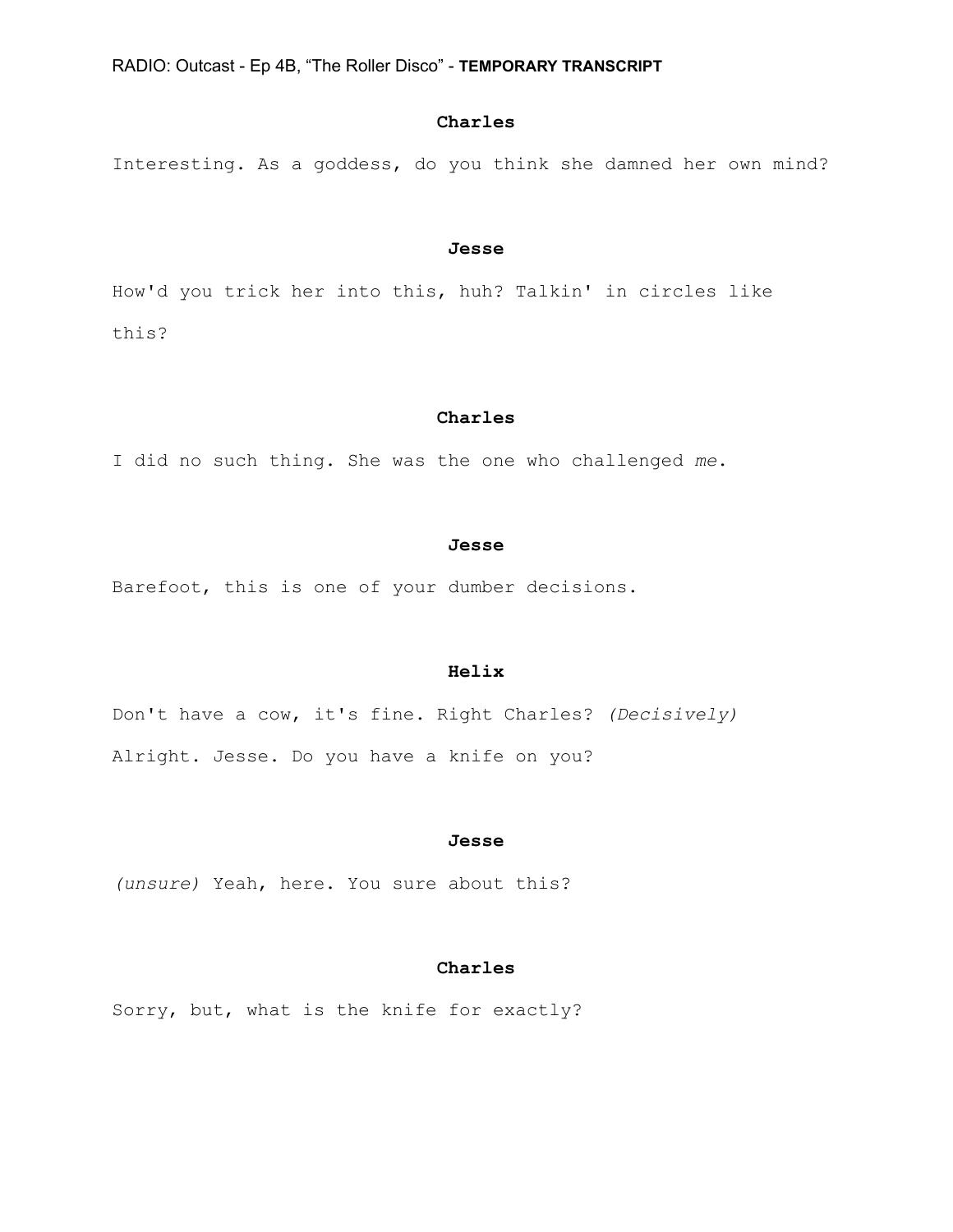# **Helix**

*(to Charles)* Give me your hand.

# **Charles**

My hand? *(Alarmed)* For what?

# **Helix**

I need your blood. Now, quit being such a wimp and give me your hand.

## **Charles**

Can't we just use yours?

## **Helix**

No. You won. Now give me your blood, Charles!

28. KID SNIFFS.

## **Kid**

Your friends are weird.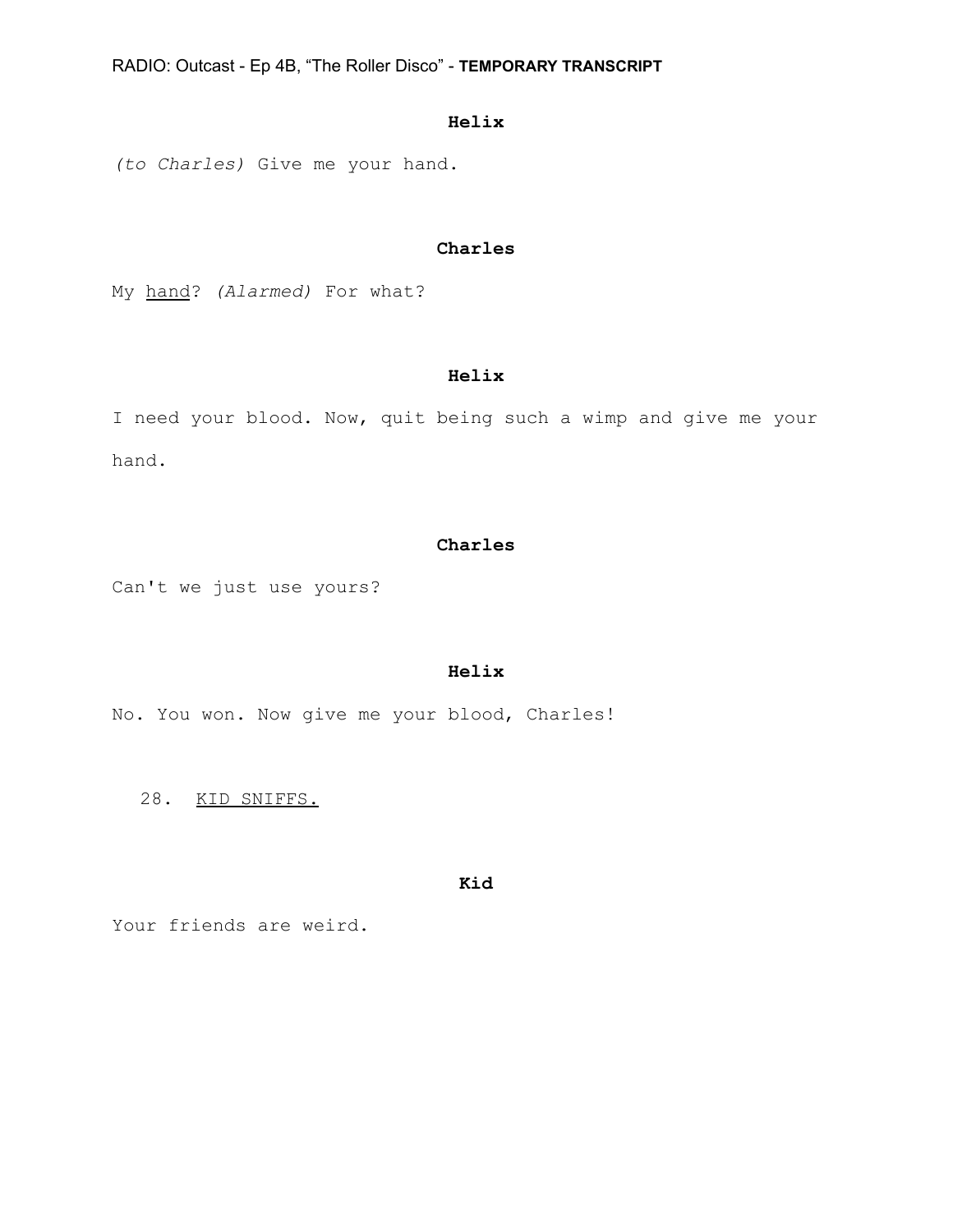# **Jesse**

*(sighs)* You ain't wrong about that one. *(beat, then to himself)* Should probably stop her from runnin' around in skates while pointin' a knife.

# **DJ Fur Trap**

Yeah. Don't need any deaths today.

29. KID LAUGHS.

## **Jesse**

Sorry about 'em. I'll go take care of it. See ya, kid.

## **Kid**

Bye!

*(Scene Transition)*

30. CHARLES COUGHING.

31. INHALE ON CIGAR.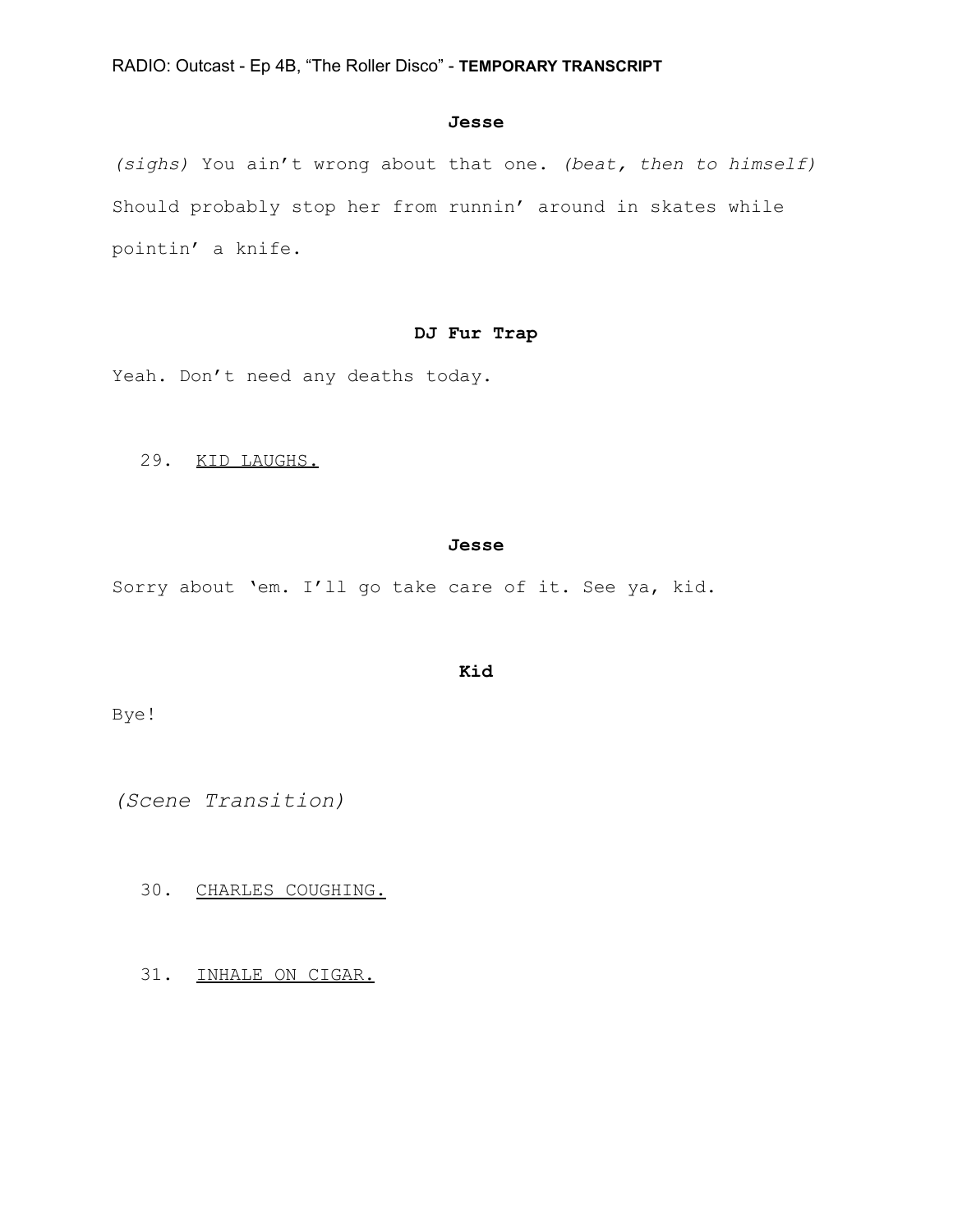# **Charles (narration)**

Despite my protestations, Helix had Jesse hold me still in the end. She sliced my palm and then rubbed her hand on the blood.

## **Helix**

Okay, be right back.

# **Charles (narration)**

Helix skated to the tower in the center of the floor. She pressed her hand with my blood onto its black surface and waited, closing her eyes. The point of contact glowed as it often did, but a sudden warmth spread from my own chest and bloomed out to the rest of my body.

## **Charles**

That felt strange.

#### **Jesse**

You get used to it.

## **Charles (narration)**

Mistress, I do hope you are proud. I shall elaborate the gift I received. At once, the sounds around me each became singular. Yes, still in a glorious social harmony, a cacophony of chat and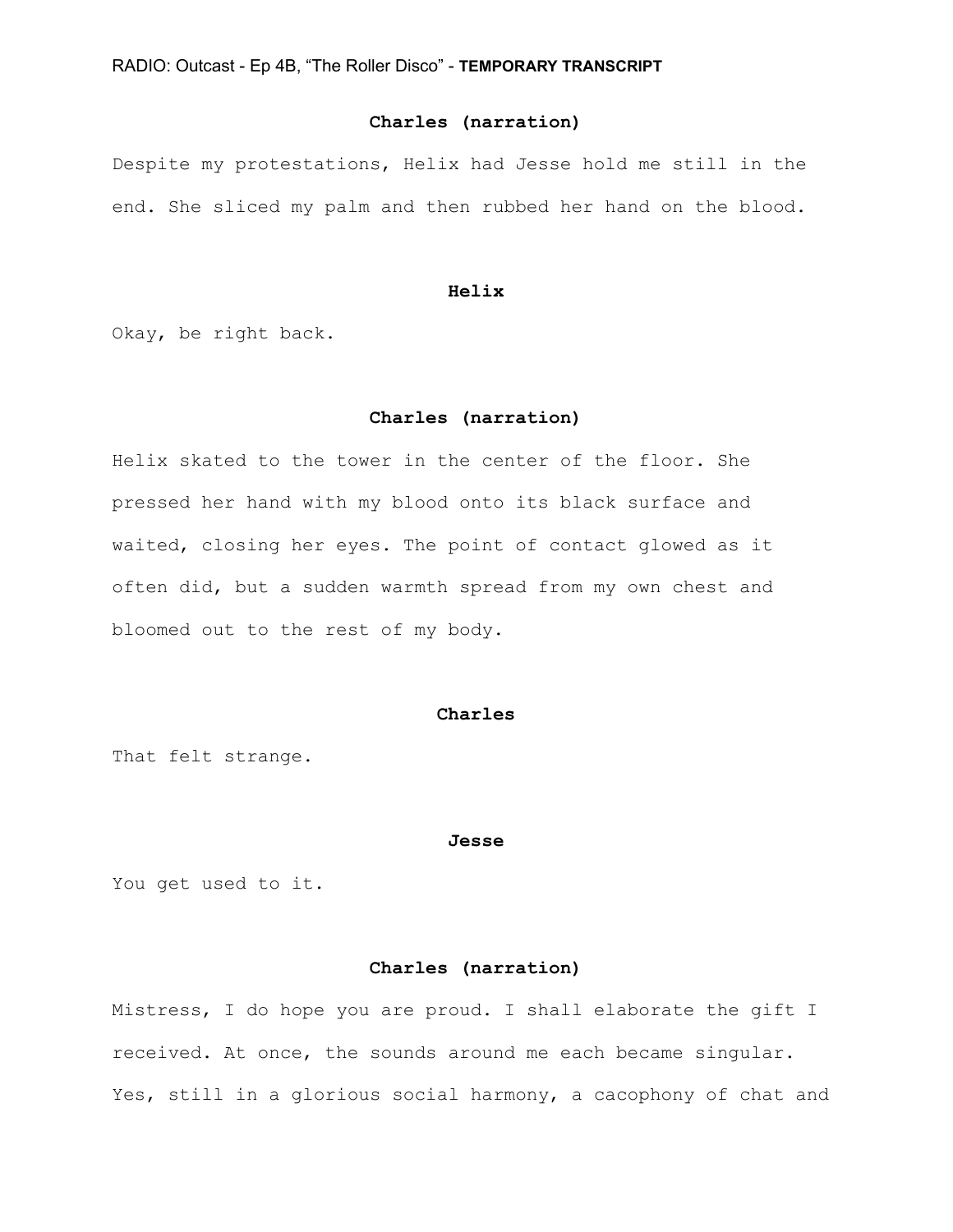plastic upon wood, but each one its own sort of identity within me. I suddenly understood how to piece them apart. At this moment, I was unsure what the power was, in particular. But as Helix, Jesse, and I, strolled from the wooden floor, I made an instinctive attempt. This is how your powers work, no? The instructions are encoded within. I sought out the garish music coming from above and I altered its direction. Would I could, I'd silence the terrible sounds entirely. But I could not. Merely I could manipulate its direction, the way that noise approached me. The power seems to work from the gut, or perhaps the chest? It has no discernable sensory result. Merely I imagine the command of sound manipulation to reach out from my chest, to grab the invisible sounds and cast them aside. Well, I elaborated such to Helix and she seemed relieved, as though this power were not one of her most urgent or beloved. Nevertheless, Mistress Emi, it should come in handy. Were there to be a whispering across the way, I could pull its secrets closer to me. Were Jesse to prattle on about his mistrust in me, his diary ambitions, I could fling his voice in some other direction. (beat) What a pleasant gift, no?

I thanked Helix for keeping her end of the bargain and excused myself once more to the lavatories to wash my wound. Once inside the door locked shut behind me. Spectra lounged against the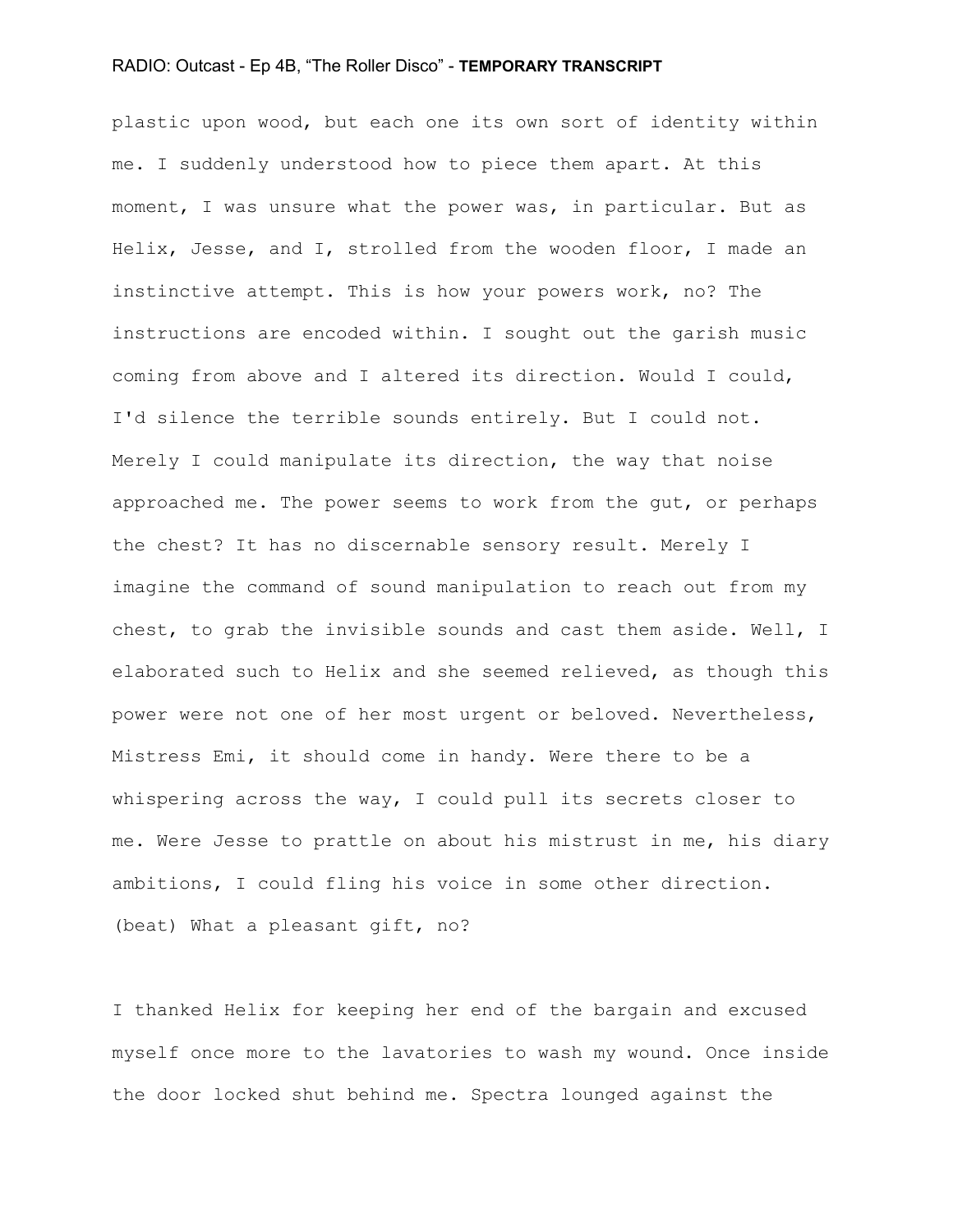backside of the door, cigarette still in hand. Just as before, a fear tightened in my stomach.

## **Charles**

*(flustered)* You're still here. Thank you for your assistance, Spectra. I couldn't have succeeded without it.

## **Spectra**

Yeah, whatever. I didn't stick around for your thanks. I came to deliver one last thing to you. From Emi.

#### **Charles**

*(flustered)* From my mistress? What is it?

## **Spectra**

A warning.

#### **Charles (narration)**

The room filled once more with smoke. Before me, the washbasin disappeared behind a wall of dark green clouds. A most rancid smell filled the air. Rot. Death. Amidst the jungle of smoke, Spectra stepped away. She faded into the peculiar deepness. Mistress, you have shown me the underbelly of the Gods. Tendrils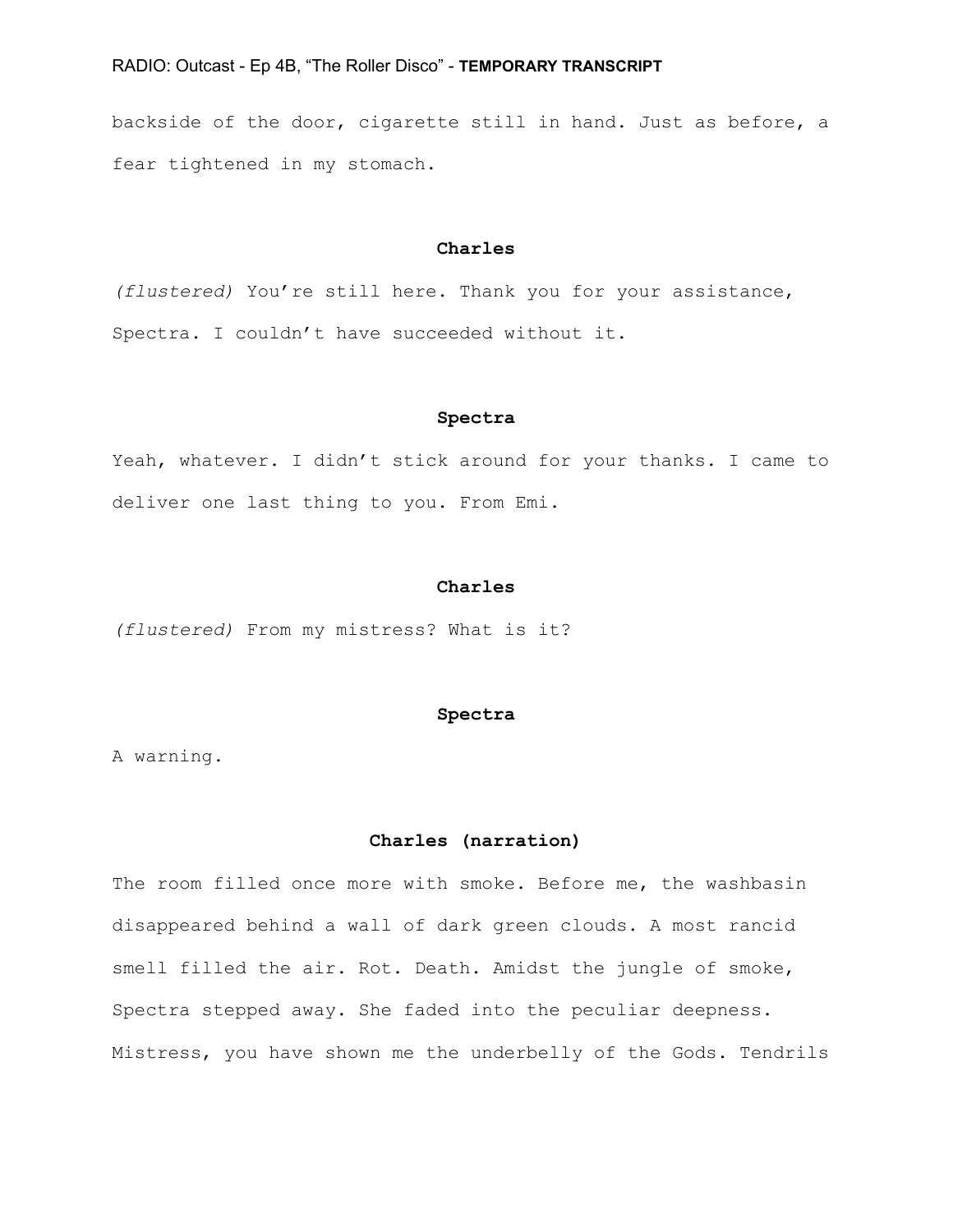of black smoke reached across the green clouds. My lungs filled, heaved for breath, and I fell to the floor.

## 32. CHARLES PANTING.

## 33. CHARLES COUGHING.

#### **Charles (narration)**

I did not mistake your message as cruelty, Mistress. I do swear. Please know that when I wept there, in the lavatories, I did so from (beat) the knowing. How the black tendrils took the shape of my own face. A floating noxious Charles Osgood staring down at me. Each cough I made the phantom self-image warped, altered, his eyes bloating outward and leaking black accursed fluids, his lips bulging and cracking a sickly blue. I closed my eyes but the vision would not escape me.

#### 34. CHARLES HEAVIER COUGHING.

## **Charles (narration)**

I crawled through the mist. Soon I found the cold lavatory wall, climbed my way up to shaky knees. I wouldn't dare ignore your message, Mistress Emi. I faced it. I would receive it. I placed my back against the wall and stared into the face of a man I